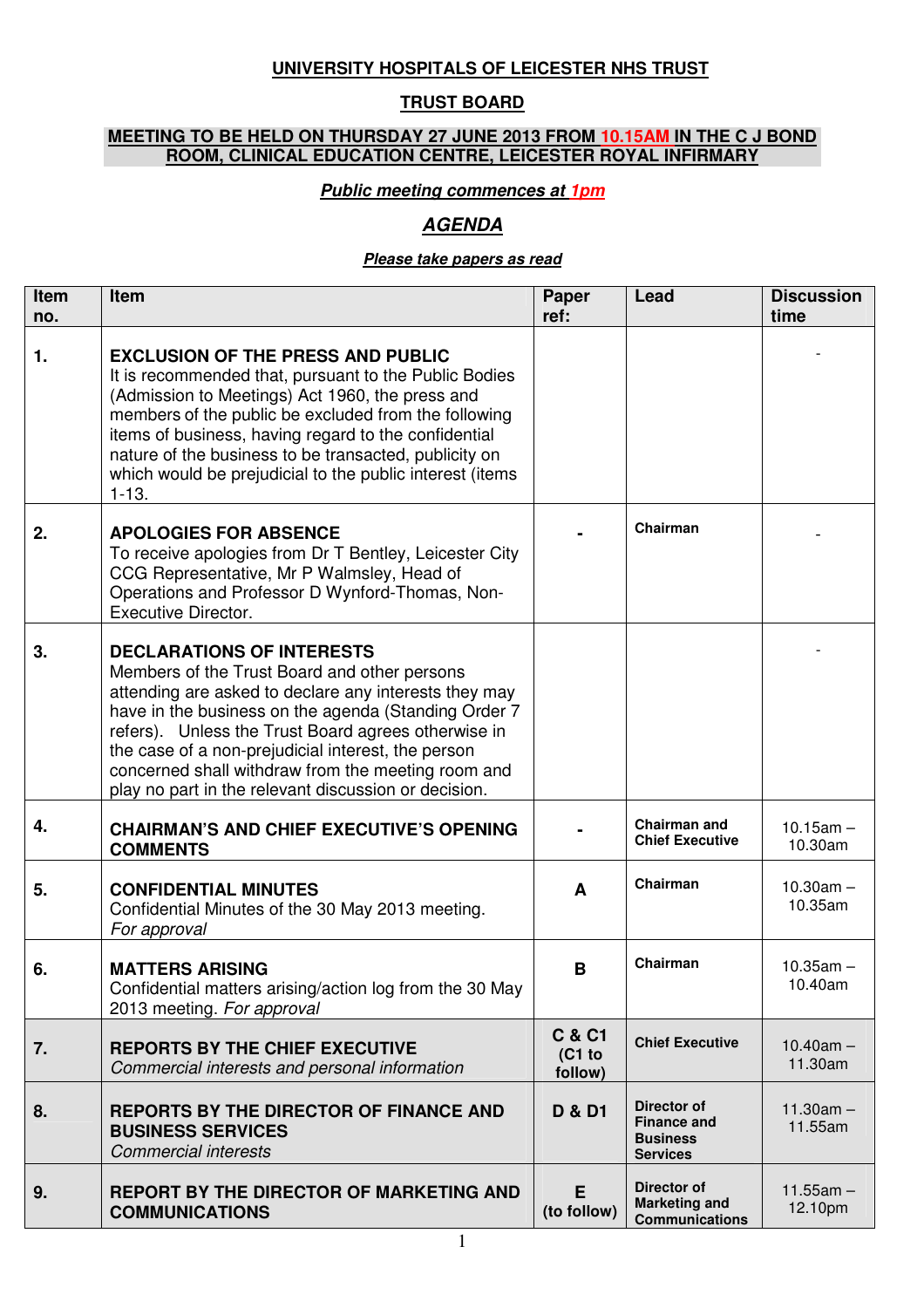|                                                                                       | Commercial interests and personal information                                                                                                                                                                                                                                                                                                                                                      |                   |                                                                   |                                  |
|---------------------------------------------------------------------------------------|----------------------------------------------------------------------------------------------------------------------------------------------------------------------------------------------------------------------------------------------------------------------------------------------------------------------------------------------------------------------------------------------------|-------------------|-------------------------------------------------------------------|----------------------------------|
| 10.                                                                                   | <b>REPORT BY THE DIRECTOR OF HUMAN</b><br><b>RESOURCES</b> Personal information                                                                                                                                                                                                                                                                                                                    | F                 | <b>Director of</b><br>Human<br><b>Resources</b>                   | $12.10$ pm $-$<br>12.15pm        |
| 11.                                                                                   | <b>REPORTS FROM BOARD COMMITTEES</b>                                                                                                                                                                                                                                                                                                                                                               |                   |                                                                   | $12.15$ pm $-$<br>12.20pm        |
| 11.1                                                                                  | <b>AUDIT COMMITTEE</b><br>Confidential Minutes of the 28 May 2013 meeting for<br>noting. Prejudicial to the conduct of public affairs                                                                                                                                                                                                                                                              | G                 | <b>Audit Committee</b><br>Chair                                   |                                  |
| 11.2                                                                                  | <b>EMPATH PROGRAMME BOARD</b><br>Minutes of the 24 May 2013 meeting and Consolidated<br>Director's report for noting. Commercial interests                                                                                                                                                                                                                                                         | <b>H &amp; H1</b> | Mr R Kilner, Non-<br><b>Executive Director</b>                    |                                  |
| 11.3                                                                                  | <b>FINANCE AND PERFORMANCE COMMITTEE</b><br>Confidential Minutes of the 29 May 2013 meeting for<br>noting. Personal information and prejudicial to the<br>conduct of public affairs                                                                                                                                                                                                                |                   | <b>Finance and</b><br>Performance<br><b>Committee</b><br>Chairman |                                  |
| 11.4                                                                                  | <b>QUALITY ASSURANCE COMMITTEE</b><br>Confidential Minutes of the 21 May 2013 meeting for<br>noting. Prejudicial to the conduct of public affairs                                                                                                                                                                                                                                                  | J                 | Quality<br><b>Assurance</b><br><b>Committee Chair</b>             |                                  |
| 12.                                                                                   | <b>CORPORATE TRUSTEE BUSINESS</b>                                                                                                                                                                                                                                                                                                                                                                  |                   |                                                                   |                                  |
| 12.1                                                                                  | <b>CHARITABLE FUNDS COMMITTEE</b><br>To note that the 14 June 2013 meeting was cancelled<br>and the next meeting is scheduled for 13 September<br>2013.                                                                                                                                                                                                                                            |                   | <b>Charitable Funds</b><br><b>Committee</b><br>Chairman           |                                  |
| 13.                                                                                   | <b>ANY OTHER BUSINESS</b>                                                                                                                                                                                                                                                                                                                                                                          |                   | Chairman                                                          | $12.20$ pm $-$<br>12.30pm        |
| Lunch break from 12.30pm to 1pm prior to commencing the public section of the meeting |                                                                                                                                                                                                                                                                                                                                                                                                    |                   |                                                                   |                                  |
| 14.                                                                                   | <b>DECLARATION OF INTERESTS</b>                                                                                                                                                                                                                                                                                                                                                                    |                   | Chairman                                                          |                                  |
|                                                                                       | Members of the Trust Board and other persons<br>attending are asked to declare any interests they may<br>have in the business on the public agenda (Standing<br>Order 7 refers). Unless the Trust Board agrees<br>otherwise in the case of a non-prejudicial interest, the<br>person concerned shall withdraw from the meeting<br>room and play no part in the relevant discussion or<br>decision. |                   |                                                                   |                                  |
| 15.                                                                                   | <b>CHAIRMAN'S AND CHIEF EXECUTIVE'S OPENING</b><br><b>COMMENTS</b>                                                                                                                                                                                                                                                                                                                                 |                   | <b>Chairman and</b><br><b>Chief Executive</b>                     | $1pm -$<br>1.10pm                |
| 16.                                                                                   | <b>MINUTES</b>                                                                                                                                                                                                                                                                                                                                                                                     |                   |                                                                   |                                  |
|                                                                                       | Minutes of the 30 May 2013 Trust Board meeting.<br>For approval                                                                                                                                                                                                                                                                                                                                    | K                 | Chairman                                                          | $1.10pm -$<br>1.15 <sub>pm</sub> |
| 17.                                                                                   | <b>MATTERS ARISING</b>                                                                                                                                                                                                                                                                                                                                                                             |                   |                                                                   |                                  |
|                                                                                       | Matters arising/action log from the 30 May 2013                                                                                                                                                                                                                                                                                                                                                    |                   | Chairman                                                          | $1.15$ pm $-$                    |
|                                                                                       | meeting. For approval                                                                                                                                                                                                                                                                                                                                                                              |                   |                                                                   | 1.20pm                           |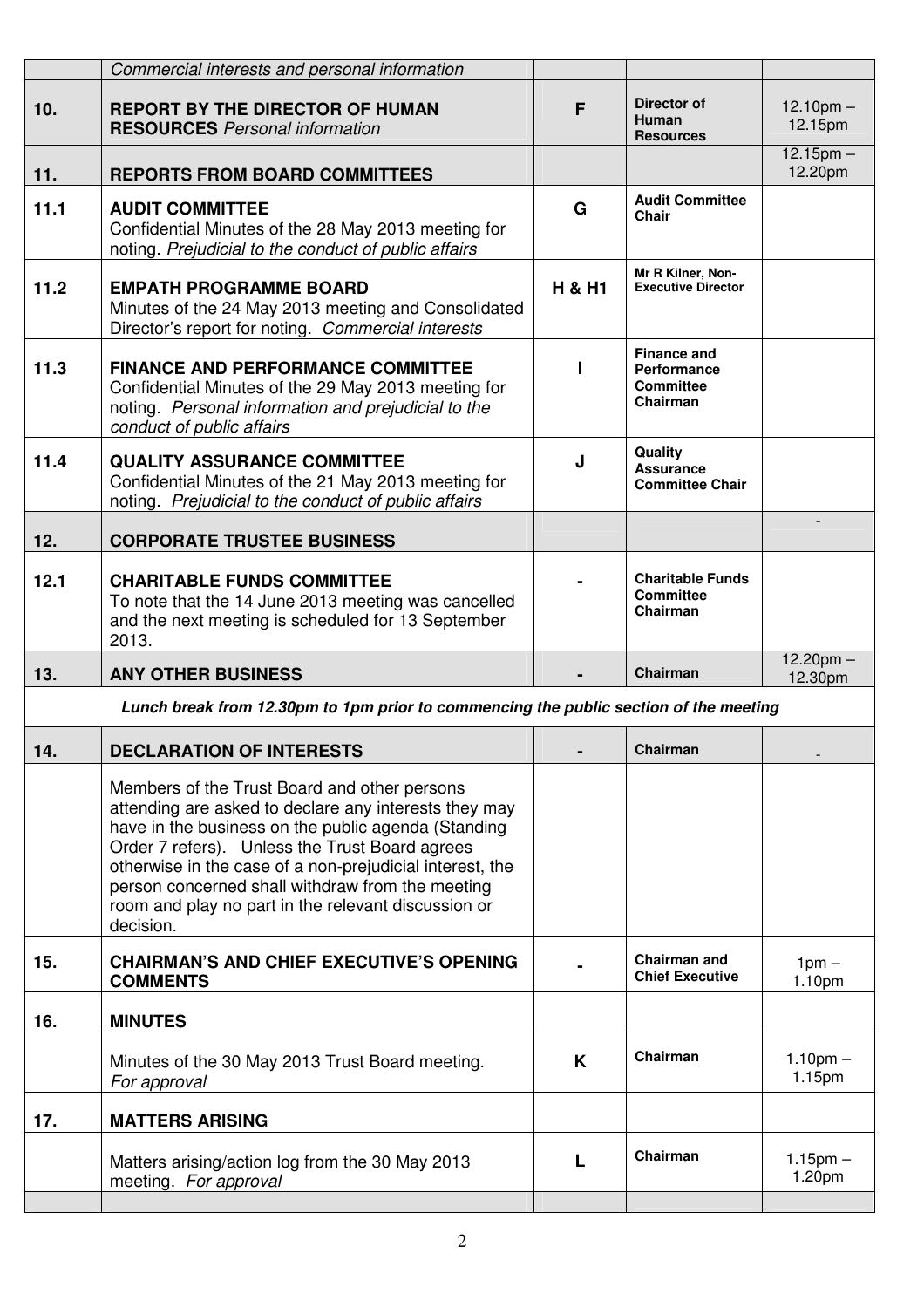| 18.  | <b>CLINICAL QUALITY AND SAFETY</b>                                                                                                                                                                                                                                                                                                                                                                                                  |                              |                                                                                          |                         |
|------|-------------------------------------------------------------------------------------------------------------------------------------------------------------------------------------------------------------------------------------------------------------------------------------------------------------------------------------------------------------------------------------------------------------------------------------|------------------------------|------------------------------------------------------------------------------------------|-------------------------|
| 18.1 | <b>INITIAL RESPONSE TO THE PUBLICATION OF THE</b><br><b>INDEPENDENT RECONFIGURATION PANEL'S</b><br><b>REPORT INTO CHILDREN'S HEART SURGERY</b><br>For discussion and assurance                                                                                                                                                                                                                                                      | M                            | <b>Director of</b><br><b>Marketing and</b><br>Communications/<br><b>Medical Director</b> | $1.20$ pm $-$<br>1.30pm |
| 18.2 | <b>CLINICAL COMMISSIONING GROUPS MATERNITY</b><br><b>SERVICES REVIEW</b> For discussion and assurance                                                                                                                                                                                                                                                                                                                               | N                            | <b>Medical Director</b>                                                                  | $1.30pm -$<br>1.40pm    |
| 18.3 | LLR HEALTH CARE COMMUNITY RESPONSE TO<br><b>FRANCIS REPORT</b> For discussion and assurance                                                                                                                                                                                                                                                                                                                                         | $\mathbf O$                  | <b>Chief Executive</b>                                                                   | $1.40$ pm $-$<br>1.50pm |
| 18.4 | <b>CONTRASTING EXPERIENCES</b><br>For discussion and assurance                                                                                                                                                                                                                                                                                                                                                                      | P<br><b>Presentation</b>     | <b>Acting Chief</b><br><b>Nurse</b>                                                      | $1.50$ pm $-$<br>2.05pm |
| 18.5 | <b>MAKING EVERY CONTACT COUNT - REVISED</b><br><b>IMPLEMENTATION PLAN</b><br>For discussion and approval                                                                                                                                                                                                                                                                                                                            | Q                            | <b>Director of</b><br><b>Marketing and</b><br><b>Communications</b>                      | $2.05$ pm $-$<br>2.10pm |
| 18.6 | DRAFT QUALITY ACCOUNT 2012-13 AND<br><b>DIRECTORS' STATEMENT</b> For approval                                                                                                                                                                                                                                                                                                                                                       | $\mathbf{R}$                 | <b>Medical Director</b>                                                                  | $2.10pm -$<br>2.20pm    |
| 19.  | <b>QUALITY AND PERFORMANCE</b> For assurance                                                                                                                                                                                                                                                                                                                                                                                        |                              |                                                                                          |                         |
| 19.1 | <b>MONTH 2 QUALITY AND PERFORMANCE REPORT</b><br>For assurance                                                                                                                                                                                                                                                                                                                                                                      | $\mathbf{s}$                 |                                                                                          | $2.20$ pm $-$<br>2.40pm |
|      | Consideration of this item will be structured as<br>follows:-                                                                                                                                                                                                                                                                                                                                                                       |                              |                                                                                          |                         |
|      | The Non-Executive Director Chair of the Quality<br><b>Assurance Committee will be invited to comment</b><br>verbally on the month 2 position, as considered at the<br>meeting held on 18 June 2013 (the Minutes of which<br>will be presented to the 25 July 2013 Trust Board).<br>Minutes of the 21 May 2013 Quality Assurance<br><b>Committee</b> meeting are also attached for noting and<br>endorsement of any recommendations. | S <sub>1</sub>               | Quality<br><b>Assurance Chair</b>                                                        |                         |
|      | <b>Lead Executive Directors will then be invited to</b><br>comment on their respective sections of the month 1<br>report, specifically:-                                                                                                                                                                                                                                                                                            |                              | <b>Lead Executive</b><br><b>Directors</b>                                                |                         |
|      | <b>Medical Director</b> – patient safety and quality;<br>(a)                                                                                                                                                                                                                                                                                                                                                                        |                              | <b>Medical Director</b>                                                                  |                         |
|      | <b>Acting Chief Nurse</b> – patient experience<br>(b)<br>(including receipt of the National Inpatient<br>Survey Results 2012 report as received by the<br>Quality Assurance Committee on 18 June 2013);                                                                                                                                                                                                                             | <b>S2</b>                    | <b>Acting Chief</b><br><b>Nurse</b>                                                      |                         |
|      | <b>Chief Executive</b> – operational performance and<br>(c)<br>exception reports;                                                                                                                                                                                                                                                                                                                                                   |                              | <b>Chief Executive</b>                                                                   |                         |
|      | <b>Chief Executive</b> – update on emergency care<br>(d)<br>performance, and                                                                                                                                                                                                                                                                                                                                                        | S3 & S4<br>(S4 to<br>follow) | <b>Chief Executive</b><br><b>Director of</b>                                             |                         |
|      | Director of Human Resources - human<br>(e)<br>resources.                                                                                                                                                                                                                                                                                                                                                                            |                              | Human<br><b>Resources</b>                                                                |                         |
| 19.2 | <b>MONTH 2 FINANCIAL PERFORMANCE</b><br>For assurance<br>The Non-Executive Director Chair of the Finance                                                                                                                                                                                                                                                                                                                            | T                            | Director of<br><b>Finance and</b><br><b>Business</b><br><b>Services</b>                  | $2.40$ pm $-$<br>3pm    |
|      | 3                                                                                                                                                                                                                                                                                                                                                                                                                                   |                              |                                                                                          |                         |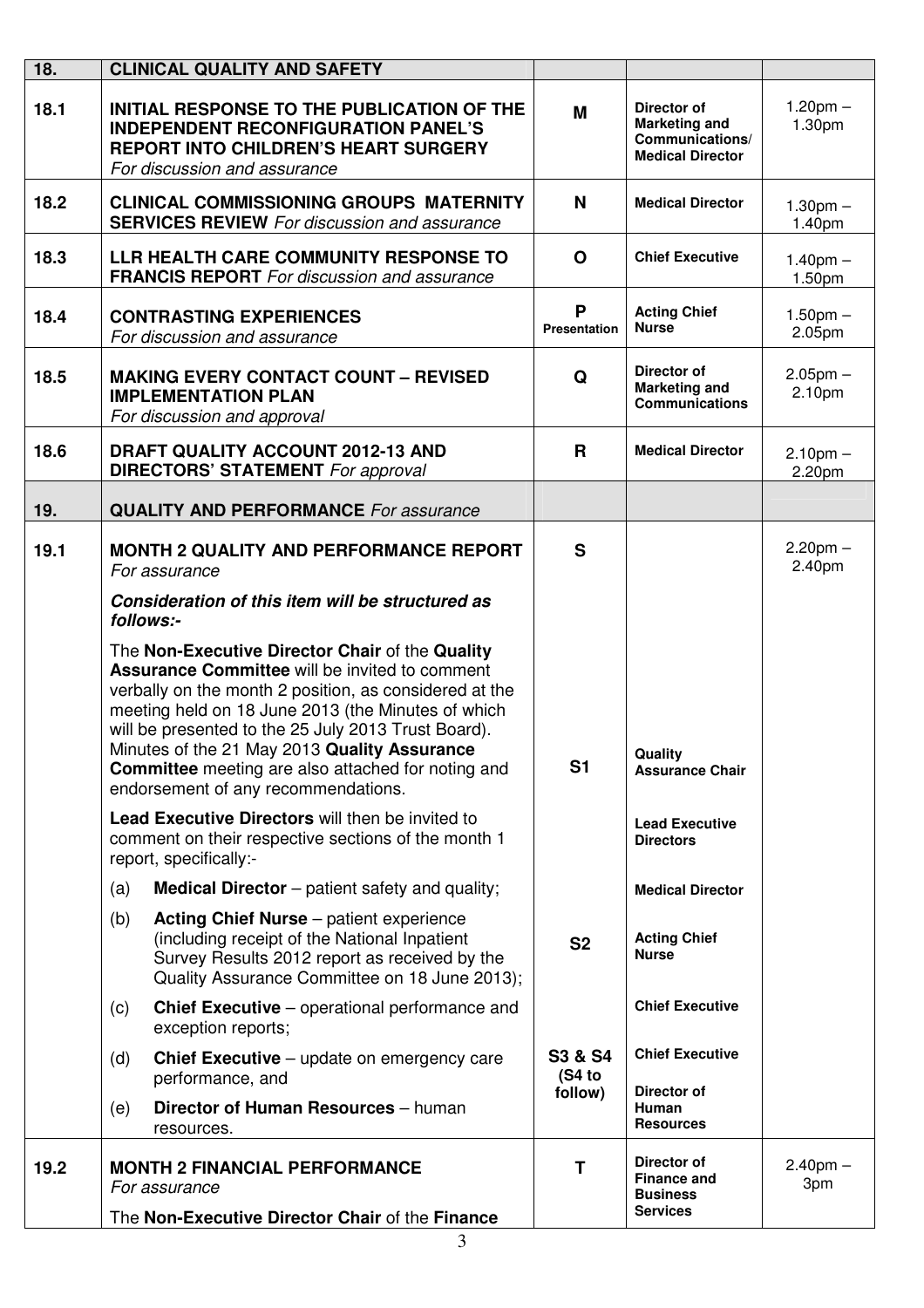|      | and Performance Committee will be invited to<br>comment verbally on the month 2 position, as<br>considered at the meeting held on 26 June 2013 (the<br>Minutes of which will be presented to the 25 July 2013<br>Trust Board). Minutes of the 29 May 2013 Finance<br>and Performance Committee meeting are also<br>attached for noting and endorsement of any<br>recommendations. | T <sub>1</sub>                         |                                                                         |                         |
|------|-----------------------------------------------------------------------------------------------------------------------------------------------------------------------------------------------------------------------------------------------------------------------------------------------------------------------------------------------------------------------------------|----------------------------------------|-------------------------------------------------------------------------|-------------------------|
| 19.3 | NHS TRUST OVER-SIGHT SELF CERTIFICATION<br>For discussion and approval                                                                                                                                                                                                                                                                                                            | U                                      | Director of<br><b>Corporate and</b><br><b>Legal Affairs</b>             | $3pm -$<br>3.05pm       |
| 20.  | <b>STRATEGY AND FORWARD PLANNING</b>                                                                                                                                                                                                                                                                                                                                              |                                        |                                                                         |                         |
| 20.1 | <b>IMPROVEMENT AND INNOVATION FRAMEWORK</b><br>For discussion and approval                                                                                                                                                                                                                                                                                                        | $\mathbf{V}$                           | <b>Chief Executive</b>                                                  | $3.05$ pm $-$<br>3.15pm |
| 20.2 | <b>STRATEGIC OUTLINE CASE FOR UHL'S</b><br><b>EMERGENCY FLOOR</b><br>For discussion and approval                                                                                                                                                                                                                                                                                  | <b>W &amp; W1</b><br>(W1 to<br>follow) | <b>Chief Executive</b>                                                  | $3.15$ pm $-$<br>3.30pm |
| 20.3 | <b>UPDATE ON UHL'S FOUNDATION TRUST</b><br><b>APPLICATION</b><br>For discussion and assurance                                                                                                                                                                                                                                                                                     | X                                      | <b>Chief Executive</b>                                                  | $3.30pm$ -<br>3.35pm    |
| 20.4 | <b>RESPONSE TO TRUST DEVELOPMENT</b><br><b>AUTHORITY FEEDBACK ON UHL'S 2013-14</b><br><b>ANNUAL OPERATIONAL PLAN</b><br>For discussion and assurance                                                                                                                                                                                                                              | Y                                      | Director of<br><b>Finance and</b><br><b>Business</b><br><b>Services</b> | $3.35$ pm $-$<br>3.45pm |
| 20.5 | <b>APPLICATION FOR CENTRAL ENERGY</b><br><b>EFFICIENCY FUNDING For discussion</b>                                                                                                                                                                                                                                                                                                 | Z                                      | Director of<br><b>Finance and</b><br><b>Business</b><br><b>Services</b> | $3.45$ pm $-$<br>3.55pm |
| 21.  | <b>HUMAN RESOURCES</b>                                                                                                                                                                                                                                                                                                                                                            |                                        |                                                                         |                         |
| 21.1 | <b>QUARTERLY UPDATE ON WORKFORCE AND</b><br><b>ORGANISATIONAL DEVELOPMENT</b><br>For assurance                                                                                                                                                                                                                                                                                    | AA                                     | Director of<br>Human<br><b>Resources</b>                                | $3.55$ pm $-$<br>4.10pm |
| 22.  | <b>RESEARCH, DEVELOPMENT AND MEDICAL</b><br><b>EDUCATION</b>                                                                                                                                                                                                                                                                                                                      |                                        |                                                                         |                         |
| 22.1 | <b>QUARTERLY UPDATE ON MEDICAL EDUCATION</b><br>For discussion and assurance                                                                                                                                                                                                                                                                                                      | <b>BB</b>                              | <b>Medical Director</b>                                                 | $4.10pm -$<br>4.25pm    |
| 23.  | <b>GOVERNANCE</b>                                                                                                                                                                                                                                                                                                                                                                 |                                        |                                                                         |                         |
| 23.1 | DRAFT UHL ANNUAL REPORT 2012-13<br>For approval                                                                                                                                                                                                                                                                                                                                   | cc                                     | Director of<br><b>Marketing and</b><br><b>Communications</b>            | $4.25m -$<br>4.35pm     |
| 24.  | <b>RISK</b>                                                                                                                                                                                                                                                                                                                                                                       |                                        |                                                                         |                         |
| 24.1 | <b>BOARD ASSURANCE FRAMEWORK - UPDATE</b><br>For discussion and assurance                                                                                                                                                                                                                                                                                                         | <b>DD</b>                              | <b>Medical Director</b>                                                 | $4.35$ pm $-$<br>4.50pm |
| 25.  | <b>REPORTS FROM BOARD COMMITTEES</b>                                                                                                                                                                                                                                                                                                                                              |                                        |                                                                         | $4.50pm$ -<br>4.55pm    |
| 25.1 | <b>AUDIT COMMITTEE</b>                                                                                                                                                                                                                                                                                                                                                            | <b>EE</b>                              | <b>Audit Committee</b>                                                  |                         |